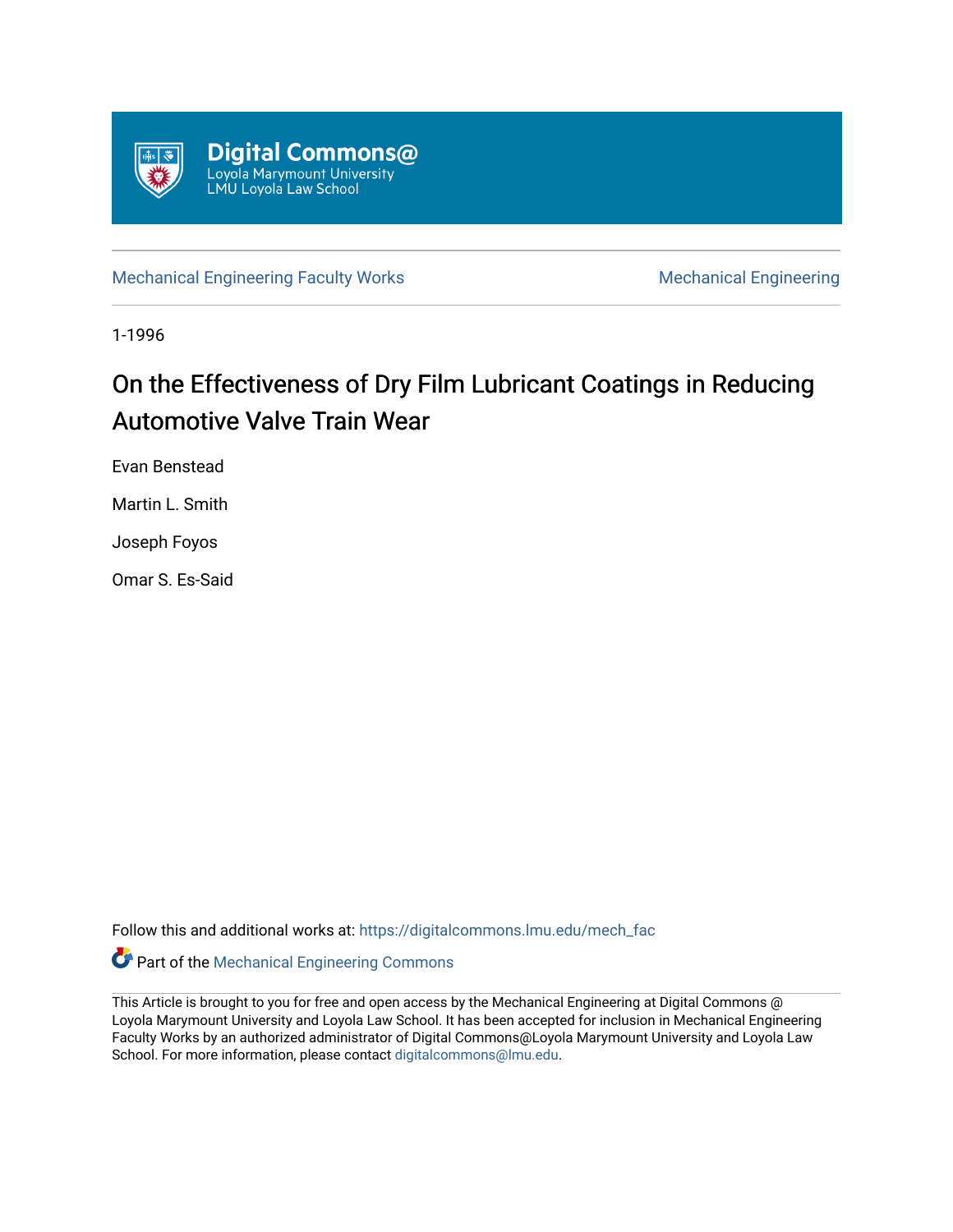# **RELIABILITY**

# **On the Effectiveness of Dry Film Lubricant Coatings in Reducing Automotive Valve Train Wear**

**Evan Benstead Martin L. Smith Joseph Foyos Omar S. Es-Said Loyola Marymount University** 

*ABSTRACT. The effect of three dry lubricams on automotive valve train wear resistance was studied*  experimentally. Scuffing wear occurs as the cam slides across the lifter face where the rotating motion of the camshaft is converted into the linear motion necessary to drive the cylinder head valves. This scuffing is caused by localized *microscopic bonding between the skidding surfaces. It can be minimized by using dry film lubricant coatings to increase the boundary lubrication depth adjacent to the contact area. To compare valve train wear resistance in the laboratory, rotating cam lobes coated with dry lubricants--parkerization, spray-applied graphite coating, and brush-applied molybdenum di.sulfide coating-were pressed against valve lifters that were constrained in a fixture. The brush-applied molybdenum disulfide coating was the most effective of the three tested lubricants in reducing scuffing wear.* 

# **INTRODUCTION**

The operating conditions at the contact line between the rotating camshaft lobe and the reciprocating valve lifter in an automotive engine are extremely severe. High loading forces, high sliding velocity, and high friction between the cam and lifter make this interface one of the most wear-prone areas in an internal combustion engine. Scuffing wear is the common wear mechanism. Fortunately, judicious material selection and processing, excellent cam surface alignment, and proper lubrication can minimize scuffing wear and provide long engine life.

Since proper lubrication is essential for minimum wear, virtually all production four-stroke internal combustion engine designs provide for the splashing of copious

amounts of oil in and around the camshaft during continuous engine operation. However, during engine start-up, the situation is different since splashing cannot occur until oil is first pumped upward from the oil pan located at the bottom of the engine. In the seconds before the oil pump reaches full pressure, thereby filling oil galleys and running clearances, camshaft surface lubrication is scant. During this time, dry lubricant coatings can best protect the engine.

This article provides an overview of the scuffing wear mechanism and a laboratory evaluation of the three coatings in a test fixture designed to simulate cam/lifter conditions during engine start-up. The experimental procedure is performed on camshafts and lifters from a 1992 Chevrolet 350 V-8 (5.7-L) engine.



**Evan Benstead**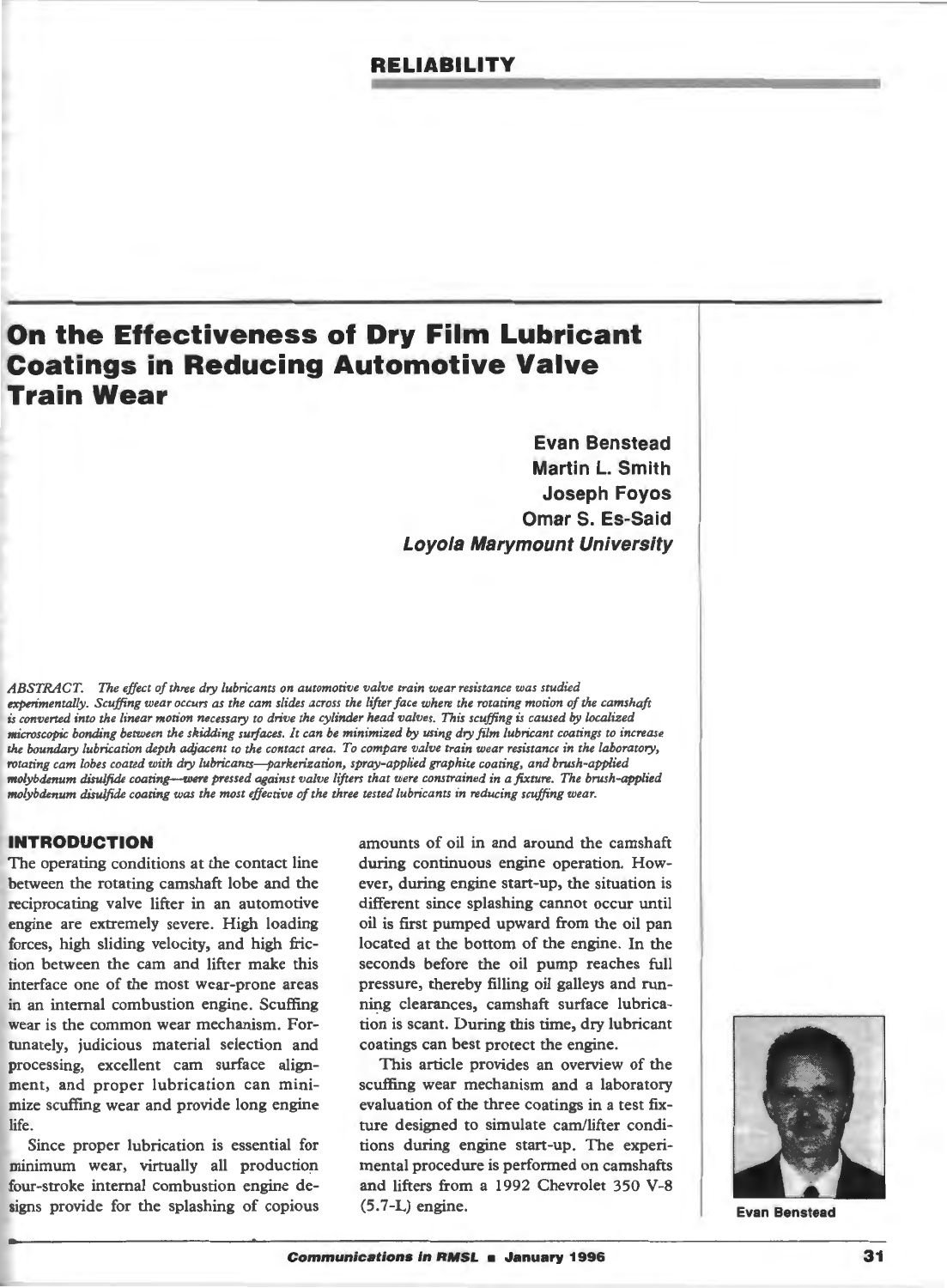# **BACKGROUND**

The term *wear* may be defined as "damage to a solid surface, usually involving progressive loss of material, due to relative motion between that surface and a contacting substance or substances" [1]. Mechanical systems that include components in direct surface-to-surface contact, with one surface in motion relative to the other, experience a type of wear known as *scuffing wear* or *adhesive wear.* This type of wear, by definition, is due to localized bonding between contacting surfaces, leading to material transfer between them or material loss from either surface. Surface adhesion between contacting solids may best be visualized microscopically as they occur at mating surface asperities. On a microscopic level, the normal force from the loaded surface is supported by contacting surface asperities. Scuffing wear occurs when these contact points plastically deform, transfer, or fracture [2].

In the camshaft-to-lifter pair under consideration, the magnitude of the follower axial loading force is of primary importance to wear rate [3,4,5]. This force tends to be large, ranging between 86 and 206 lbf. Hertzian stress exists at the cam-to-follower contact line due to the loading force, and a small area of contact actually exists [6]. This pressure area brings a large number of surface asperities into intimate contact, causing rapid plastic deformation and fracture.

Other factors inherent to the design of any automotive camshaft-to-follower interface have a detrimental effect on the rate of scuffing wear of the system. These factors are related to the dynamic and geometric properties of the interface. The first of these factors is the relative velocity between the cam and follower. This property is defined as

$$
\mathbf{V}^{\star} = \mathbf{V}_c + \mathbf{V}_f \tag{1}
$$

where

- $V^*$  = relative velocity between the cam and follower
- $V_i$  = follower velocity component along the follower axis
- $V =$  cam velocity component normal to the follower axis

Figure 1 shows how these vectors resolve [7]. It has been observed that, near the top of the follower lift point, a condition exists such that the velocity of the follower is nearly equal to that of the cam lobe. At this point, lubricant entrainment speed approaches zero, and thus lubricant film thickness becomes negligible. This leads to a condition of unlubricated metal-tometal contact. This point of contact is thought to be one of the sites of accelerated scuffing wear [8] .

The second factor observed to accelerate scuffing wear at the camshaftto-follower interface is related to the follower slipping ratio. This property is a function of the velocities of both the cam lobe and the follower and is a measure of the degree to which the follower surface moves tangent to the cam profile (Figure 1). It is defined as

$$
S_f = \frac{|\mathbf{V}_i + \mathbf{V}_f|}{|\mathbf{V}_f|} \tag{2}
$$

where  $S_i$  = follower slip ratio.

It has been reported that, near the reversal point of follower travel, complete slipping occurs. Again, this contact point is thought to be one of the sites of accelerated scuffing wear [8] .

The rate of scuffing wear for the system under consideration may be reduced by providing adequate lubrication. However, the formation of adequate boundary lubrication using standard engine oils is difficult when the

camshaft rotates at high speed. A solution to this problem is to create a fixed layer of boundary lubrication at the interface, using dry lubricant coatings applied to the surface of the camshaft. In choosing a dry lubricant coating for use in this application, the predominant consideration is the ability of the coating to continue to adhere to the camshaft surface under conditions of repeated loading. The service life of various coatings may be determined experimentally, and the results can then be compared to ascertain the best dry lubricant coating to be used in the application.

# **INVESTIGATION METHOD**

Testing was performed to determine the resistance of various dry lubricant coatings to scuffing wear at the camshaft-to-follower interface. Mating hydraulic lifters and valve springs from the V-8 engine were employed. Camshafts used in the tests were made of alloyed gray iron (ASTM A-159 Gr. G4000D, SAE J431C Gr. G4000D), with a lobe surface hardness of Re 50. The lifters were made from hardenable iron, having a minimum hardness of Re 55 . An unlubricated camshaft was tested to serve as a control. Various camshaft surfaces were individually treated in one of three ways: by parkerization (a patented type of manganese phosphate coating); by spray-applied graphite coating; or by brush-applied mo-



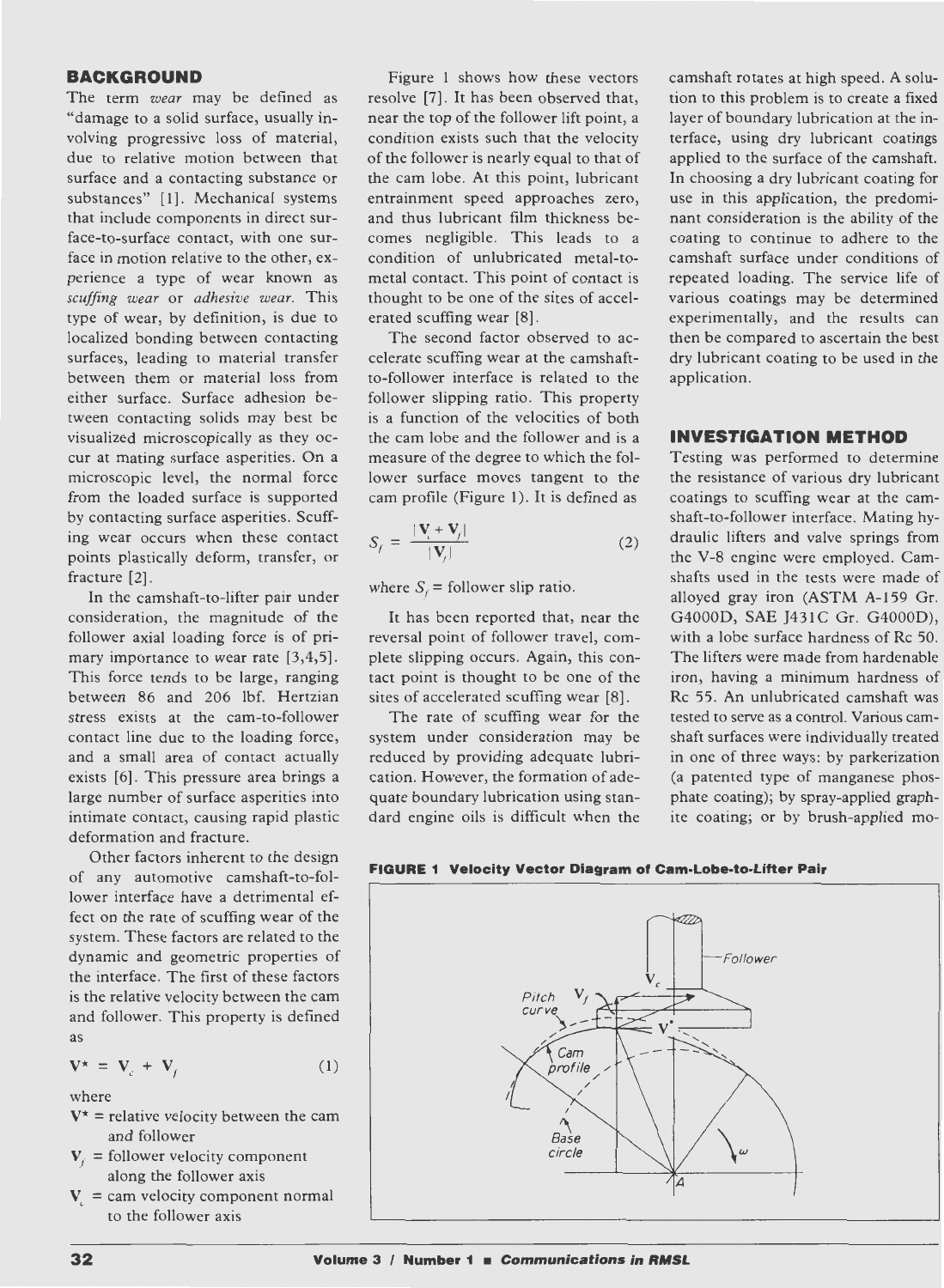lybdenum disulfide coating. Dry lubricant coatings were applied to the camshaft surfaces in accordance with the manufacturers' specifications.

To measure the cam-lobe-to-follower friction coefficient, the camshaft was supported in the lathe on centers coincident with the camshaft rotation axis (Figure 2). Oil was applied to the center contact areas to minimize bearing friction. The lathe headstock was adjusted to press the follower (in its fixture) against the cam lobe, which was positioned at top dead center.

Next, a string was wrapped around the axis of the camshaft and attached to a weight. By varying either the weight or the follower spring compression, the assembly could be adjusted to equalize the weight. Knowing the spring constant, the spring compression, the weight, and the camshaft geometry, the follower contact force and the torque could then be calculated. The test was repeated several times to ensure consistent readings.

The coefficient of friction was cal-<br>culated by using the following equations:

(3)

$$
\mu = \frac{F_s}{N}
$$

where

 $F<sub>r</sub>$  = force of static friction  $\mu$  = coefficient of static friction  $N =$  normal force applied by the lifter

$$
N = kx \tag{4}
$$

where

 $N =$  normal force applied by the lifter  $k =$  spring constant of lifter spring  $x =$  linear compression of lifter spring

$$
T = F_w(r_1) \tag{5}
$$

where

 $T =$  torque on the camshaft

$$
F_w
$$
 = force applied by the weights

 $r_1$  = radius of camshaft at the point where weights were applied

$$
F_s = \frac{T}{r_2} \tag{6}
$$

where

- $F<sub>s</sub>$  = force of static friction
- $T =$  torque on the camshaft
- $r_2$  = radius of the cam lobe at top dead center (where normal force was applied)

**FIGURE 2 Experimental Set-up Used to Determine the Cam-Lobe-to-Follower Coefficient of Friction** 



Engine conditions were simulated [9] by rotating each camshaft in a lathe at 500 rpm. In order to prevent deflection in the camshafts, each was cut at its bearing points prior to mounting. Individual cam lobes were placed in contact with a follower and loaded to 270 !bf at 0° cam rotation by use of a valve spring. At the beginning of each test, engine oil was applied to each cam lobe assist break-in at the interface. Each camshaft was then rotated for 12 h under load before removal from the test apparatus for measurement of surface wear. The conditions and duration of the test were chosen to

simulate the harsh break-in period that exists in most four-stroke engines. The rotational speed chosen is representative of the camspeed of an engine running at 1000 rpm, or at a speed appreciably above idle. The time duration was arbitrarily chosen. The test apparatus is shown in Figure 3.

# **RESULTS AND DISCUSSION**

Coefficients of static friction at the camshaft-to-follower interface, correlating to each of the various dry film lubricant coatings, are displayed in Table 1 and Figure 4. Figures 5a-5c



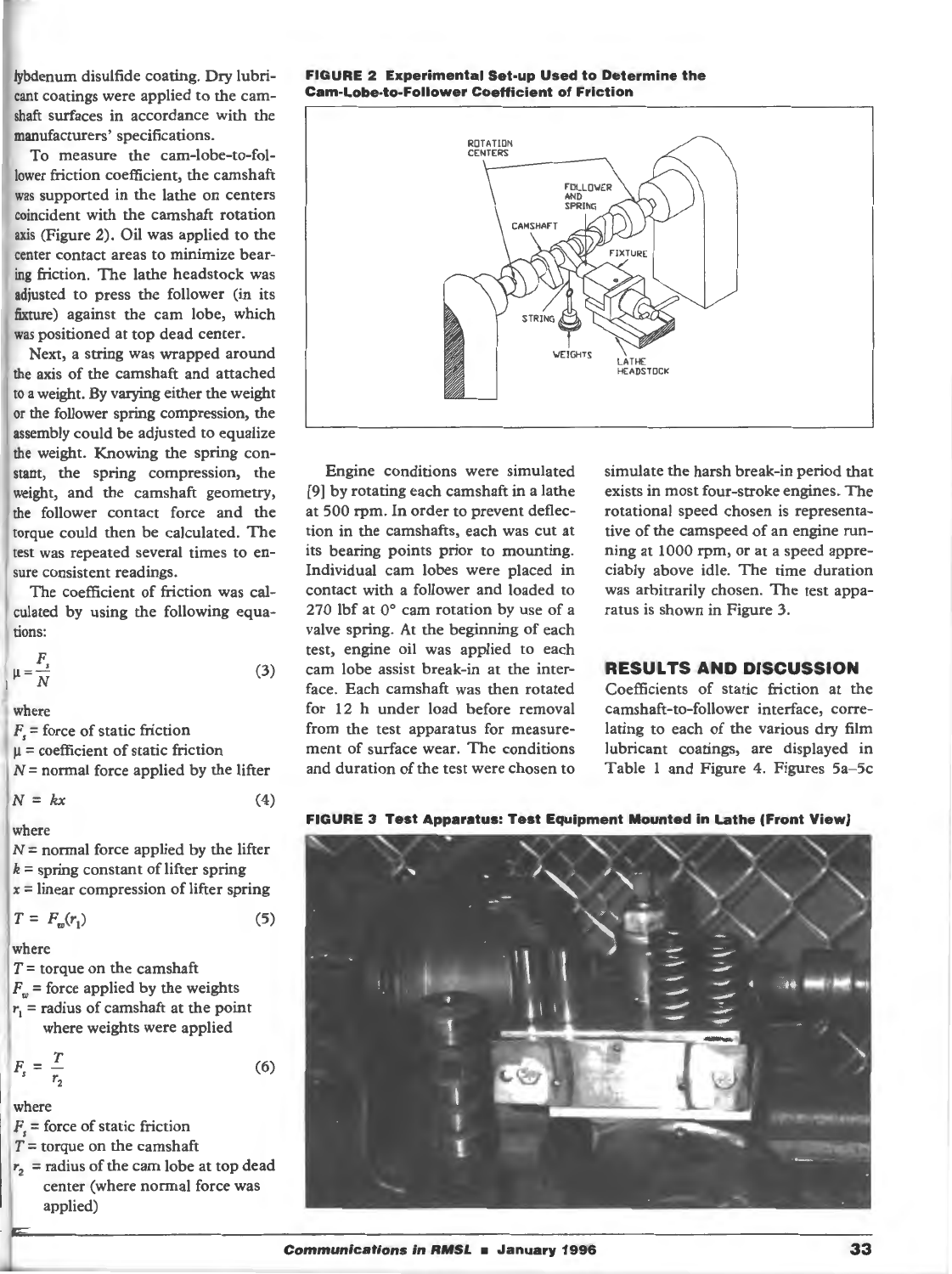#### **TABLE 1 Coefficients of Static Friction for Each Camshaft-to-Lifter Interface, by Lubricant Type**

| <b>Lubricant Type</b> | <b>Coefficient of Static Friction</b><br>at Interface between<br><b>Cam Lobe and Follower</b> |
|-----------------------|-----------------------------------------------------------------------------------------------|
| Unlubricated          | 0.0920-0.0937                                                                                 |
| Parkerization         | 0.0899-0.0911                                                                                 |
| Graphite              | 0.0704-0.0727                                                                                 |
| Molybdenum Disulfide  | $0.0802 - 0.0815$                                                                             |

**FIGURE 4 Histogram of Coefficients of Static Friction for Each Camshaft-to-Lifter Interface, by Lubricant Type** 



display some of the geometric and dynamic properties of the camshaft-tolifter interface.

Regardless of the type of lubricant coating tested, the follower surface experienced the most scuffing wear. All followers exhibited visible wear at the lifter face, and the layout of the wear patterns generally was identical, differing only in depth (see Figure 6 on page 36). Wear at the camshaft surface appeared minimal, with only a mild polishing effect (and in some cases, a mild abrasive effect) in evidence. Most of the following discussion focuses on the wear pattern at the follower face; individual results of the tests of each lubricant coating are then presented.

In the case of all followers, the site of maximum wear depth was found to correspond to the interface point where the magnitude of  $V^*$  (the relative velocity between the cam and follower) was at a minimum. As shown in

Figure Sb, this condition existed at a cam angle of approximately 100°, and again at a cam angle of approximately 105°. On the face of each follower, this site was offset from the center. It is believed that the thickness of the layer of engine oil lubricant here reached zero, and dry sliding contact occurred. The experiment confirmed that the conditions at this point are the most detrimental to the acceleration of scuffing wear in the system. However, it was found that the parkerization and molybdenum disulfide coatings proved successful in significantly reducing the wear rate at this site.

Significant wear of all followers also occurred at the interface point corresponding to maximum Hertzian contact stress and maximum follower slip ratio. As displayed in Figure Sa, the site of maximum Hertzian contact stress occurred at a cam angle of 90°, or at the point of maximum follower lift. As shown in Figure Sc, the follower slip ratio simultaneously became infinite at this point (i.e., complete slipping occurred). This point corresponds to the center of each follower face. The experiment confirmed the detrimental effects of these combined conditions on the acceleration of scuffing wear. Again, the parkerization and molybdenum disulfide lubricants were successful in inhibiting accelerated scuffing wear at this site.

Following is a description of the results of the experiment for each type of lubricant coating tested.

# *Unlubricated Interface*

The magnitude of the coefficient of static friction was the highest for this interface (Table 1). The profile of each follower face was visibly affected after only 4 h of testing, and each cam lobe surface began to display a polishing effect. After 6 h of testing, wear depth at maximum wear sites was visible on each follower face. From this time forward, scuffing wear at the follower surfaces accelerated rapidly. The final wear conditions at each follower face included deep scuffing wear, with minimal abrasive wear evident. Observed abrasive wear was believed to be caused by the presence of microscopic particles on the follower surface, freed by microscopic fracturing of the follower face and present at the camshaft-to-follower interface. It was noted that cam lobe surfaces continued to display polishing-type wear after 12 h of testing, with minimal abrasive wear also in evidence.

#### *Parkerized Interface*

As recorded in Table 1, the coefficient of static friction at the parkerized interface[\\*](#page-4-0) was relatively high. Follower faces, tested in the presence of this dry lubricant coating, experienced minimal wear. The profile of each follower

<span id="page-4-0"></span><sup>\*</sup>This coating is manufactured by Consolidated Manufacturing, 1600 N. Halstead, Hutchinson, Kansas 67504-1800; also by Turco Products, Box 6200, Carson, California 90749.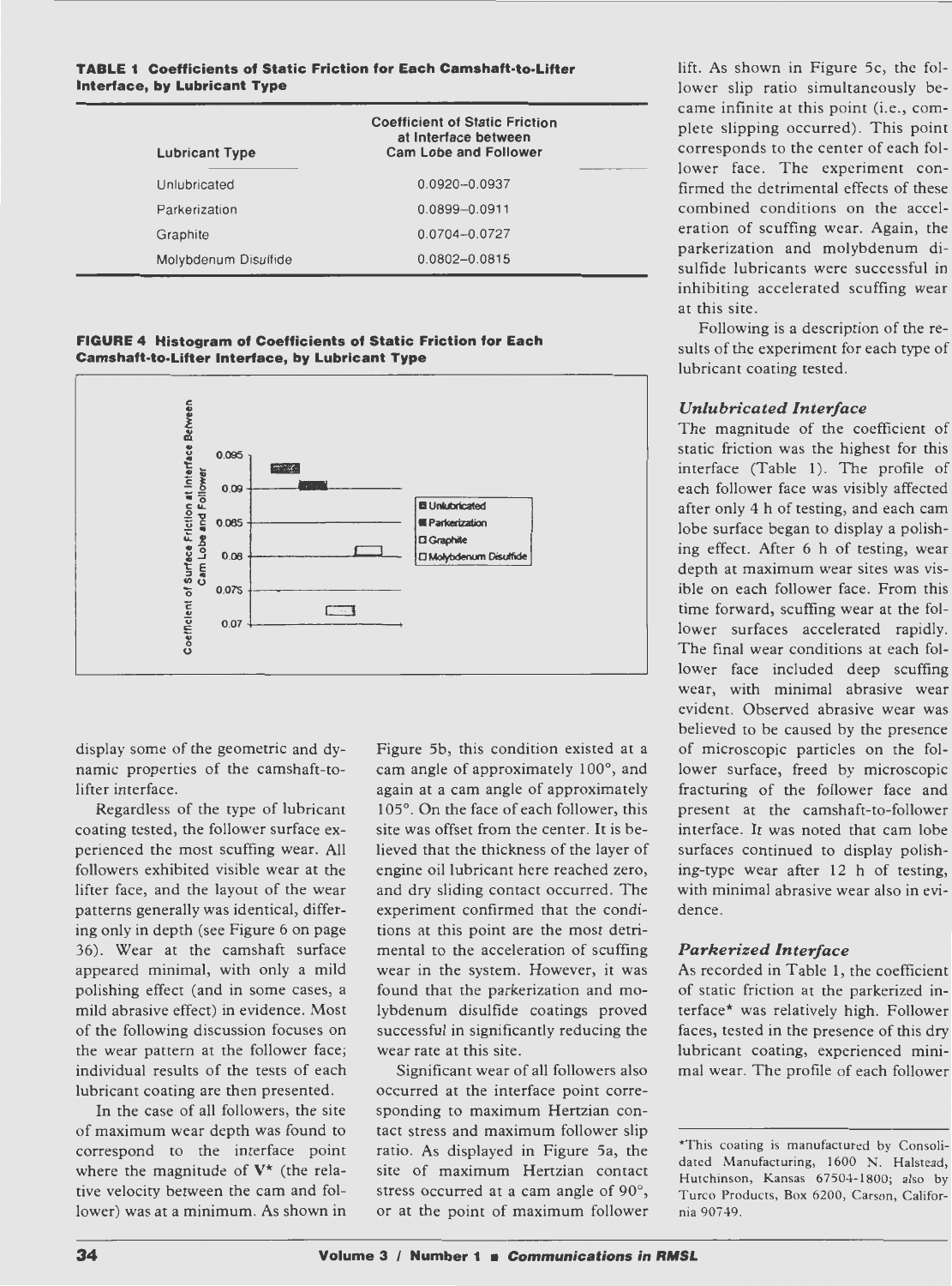#### **FIGURE Sa Cam-to-Follower Pressure Diagram**



**FIGURE Sb Relative Speed versus Cam Rotation** 



**FIGURE Sc Follower Slip Ratio versus Cam Rotation** 



face became visibly affected only after 8 h of testing, and no visible effect was noted at the cam lobe surfaces for the duration of the test. Final depth of wear at each follower face became visible after 12 h of testing. However, it was noted that the final wear depth at the sites corresponding to maximum wear was several orders of magnitude less than that observed for the followers tested under unlubricated conditions.

The presence of mild abrasive wear across each follower face was also evident after 12 h of testing. As discoloration of the follower faces also occurred, it was believed that this abrasion was caused by the dislodged microscopic particles of the manganese phosphate from the cam lobe surfaces.

#### *Graphite-Coated Interface*

As recorded in Table **1,** the coefficient of static friction at the graphite-coated interface<sup>†</sup> was the lowest recorded for any of the dry lubricant coatings tested. As with the unlubricated interface, the profile of each follower face was visibly affected after only 4 h of testing. Scuffing wear at both the follower face surfaces and at the cam lobe surfaces accelerated in much the same manner as observed for the unlubricated interface. Poor adhesion of the graphite coating to the camshaft surface was responsible for these results. Despite the fact that this coating was applied in the manner recommended by the manufacturer, it was observed to adhere poorly in the presence of engine oil. Approximately 50% of the coating mixed with the engine oil and wore away from the interface within only 30 min of testing; after 2 h of testing, it was observed that approximately 80% of the coating had completely disappeared.

The final wear conditions of both the cam lobe and follower face surfaces exhibited a combination of scuffing and abrasive wear.

<sup>t</sup>This coating is manufactured by Miracle Power Products, 101 Beltline Street, Cleve land, Ohio 44109